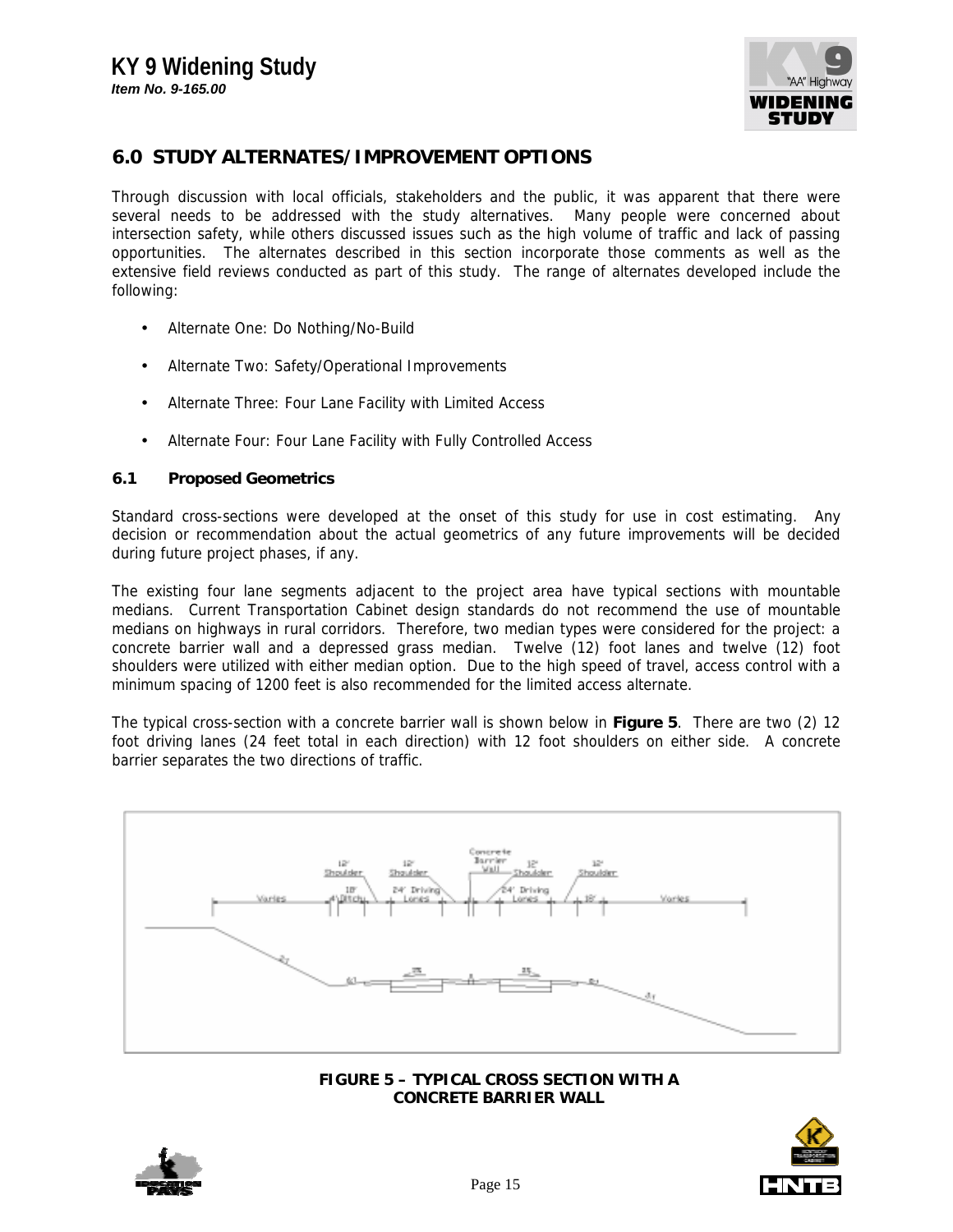## **KY 9 Widening Study** *Item No. 9-165.00*



The typical cross section developed for a grass median is shown below in **Figure 6.** As with the concrete barrier wall, there are two (2) 12 foot driving lanes (24 feet total in each direction) with 12 foot shoulders on either side. A 40 to 60 foot grass depressed median separates the two directions of traffic.



**FIGURE 6 – TYPICAL CROSS SECTION WITH A GRASS MEDIAN**

## **6.2 Alternate 1 - Do Nothing/No Build**

This alternate involves no action to improve the facility other than routine maintenance, such as resurfacing and re-striping the roadway. It was presented to and discussed among the project stakeholders. The stakeholders were not in favor of this alternate since it does not address any of the project goals established. Design Year 2025 traffic would operate at an LOS of E or F for the entire corridor. Sight distance, intersection safety, and speed differential problems would remain.

## **6.3 Alternate 2 - Safety/Operational Improvements**

A thorough field investigation was performed to identify potential low cost improvements along the KY 9 corridor. One purpose of the field visit was to determine consistency of design throughout the corridor, including the treatment of intersections and private drives. The issues found are addressed specifically in the sections below.

#### **A. Rumble Strips**

The KY 9 corridor has an unusually large percentage of vehicle collisions with guardrails. This safety improvement could reduce these types of crashes by alerting the inattentive driver that he/she is leaving the roadway. This also can potentially reduce the occurrence of drivers using the shoulders to pass vehicles because the audible and physical vibration would cause driver discomfort. The Cabinet is currently conducting a field evaluation of center-line rumble strips. Based on the results of that experimental installation, further use of this technique may be considered. Such centerline strips, when properly designed and placed, do not interfere with snow removal or passing opportunities on the road. During rainy conditions, the visibility of the centerlines of the road is enhanced by the angle of the reflective painting on the strips. Rumble



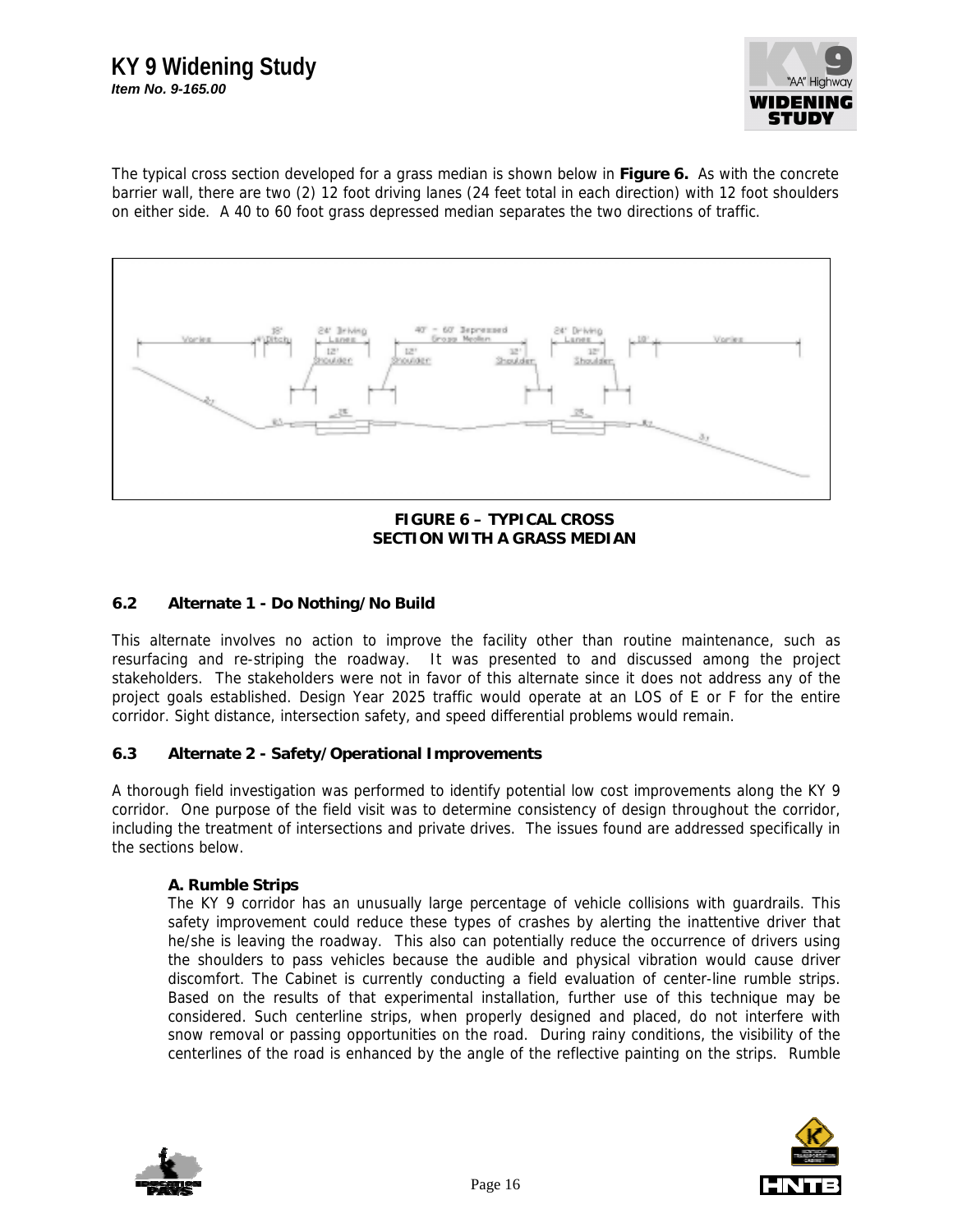

strips across the traffic lanes could also be explored at high-speed locations to alert motorists to slow for an upcoming intersection.

#### **B. Field Entrances**

Over 30 field entrances were observed within the project area. It is apparent, because of the overgrowth of grass/shrubbery or the extreme grading, that many of the field entrances along the KY 9 corridor are used infrequently. A large number of entrances are located very close to one another, but cannot physically be combined due to the topography. Depending on the land use, these entrances might be modified to enhance control of access. Entrances with poor sight distances should be considered for elimination. This may reduce crashes at these locations by eliminating merging / diverging traffic at these points along the roadway.

#### **C. Driveways**

The study portion of KY 9 contains over a dozen commercial drives or subdivision entrances and that number is expected to increase with the addition of the new Industrial Park in Bracken County. Most of these driveways have insufficient radii with guardrail placed close to the edge of pavement. It is recommended that the guardrail be placed at the edge of the shoulder, at a minimum. The new subdivision just east of Hooke Lane in Bracken County is a specific example of the typical driveway problems along KY 9. It should have a right-turn lane into the subdivision as well as appropriate signing, adequate width and an appropriate clear-zone.

#### **D. Truck-Climbing Lanes**

Because of the grade of the roadway, a truck-climbing lane is needed for westbound traffic near the 2.0 mile marker in Bracken County. This lane should be extended through Hooke Lane. The truck climbing lane at the 4.0 mile marker in Bracken County does not start until the middle of the grade, and should begin earlier to prevent a reduction in operating speed. The placement of the advance warning signs for the truck lanes should be placed further back in order to suggest and induce patience in those wishing to pass vehicles. At some locations, such as at Iler Road, the truck climbing lanes end too close to the existing intersections. Delineators also need to be placed at more appropriate distances from the merge points to provide more time for the traffic to merge.

## **E. Entrance Signs**

The placement of entrance signs along the corridor is inconsistent. Roadway intersections are marked either with a cross-road sign, a route junction sign or a combination of the two. Not all intersections are marked with a cross-road sign. The recommendation is that signing should be assessed periodically to confirm compliance with the MUTCD.

#### **F. Turn Flares**

Numerous locations along the corridor have sufficient pavement to improve the turning radius onto the side roads, but are not striped accordingly. It is recommended that these intersections be re-striped to provide safer turning movements. Caution should be taken to make these delineations in a manner that adequately distinguishes the turning lane from the through traffic lane.

#### **G. T-Intersection Signage**

Many of the T-intersections on routes approaching KY 9 are signed only with a black-on-white double arrow sign showing the route designation. The Cabinet may consider the addition of black-on-yellow double arrow warning signs at these intersections to alert motorists of the route's junction with KY 9.



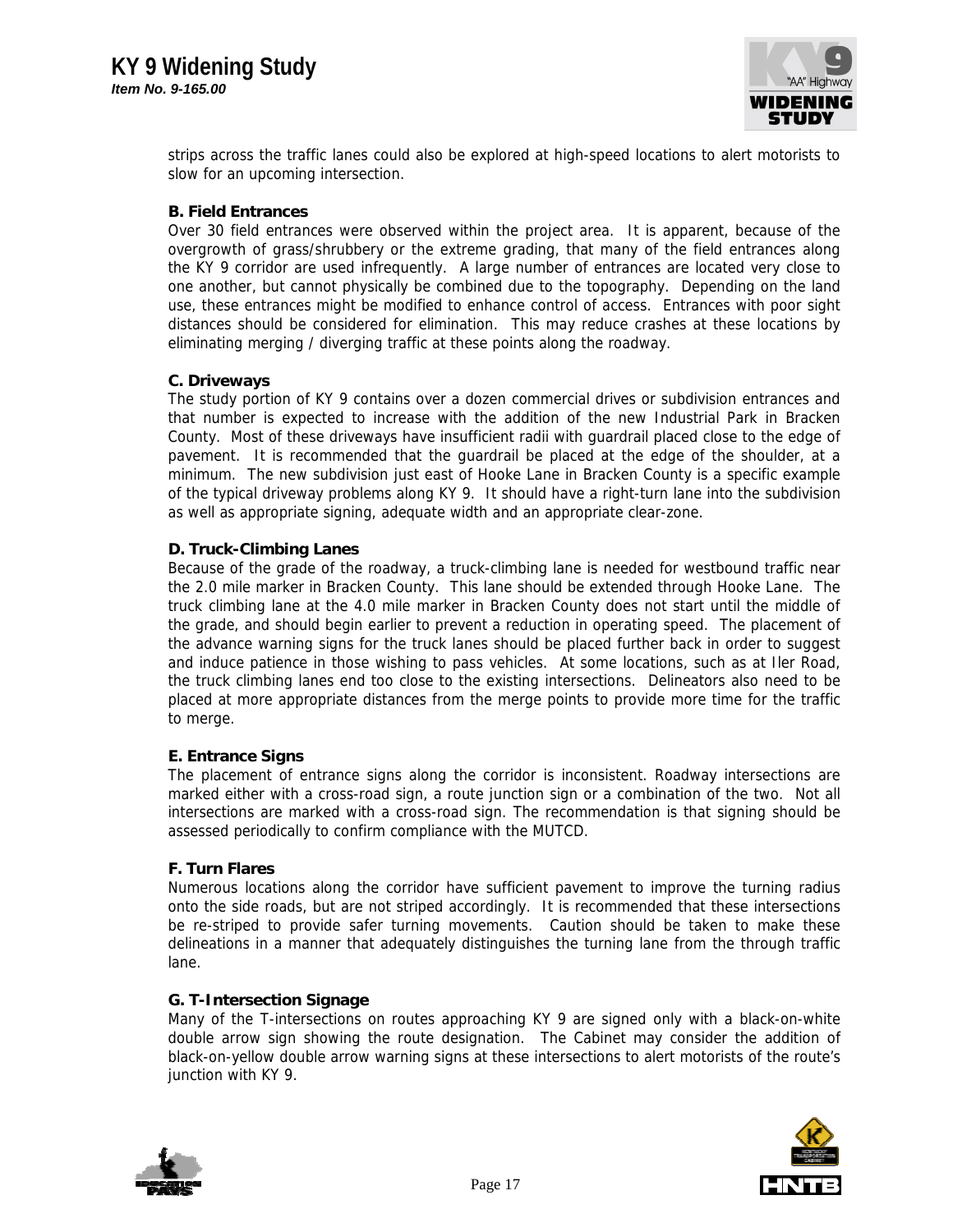

## **H. Fog**

There are a limited number of feasible alternates to deal with the heavy fog that plagues the area on over 60 days each year. A public education campaign including safety brochures, heavier traffic enforcement patrols during heavy fog and radio and television announcements may help both reduce operating speeds and keep operating speeds uniform on the corridor during these events. Visibility sensors and weather stations along the corridor would help increase early notification of these events. Highway Advisory Radio messages may also prove beneficial.

Another alternative is the use of an automated lane indication system. By utilizing existing airport technology, this system uses a sensor to predict heavy fog conditions. Lighting installed in the pavement outlining the lane edges is activated automatically when the heavy fog conditions are sensed. By having the lanes outlined, the lights greatly increase visibility conditions in times of heavy fog, thus creating safer operating conditions. Additionally, these lights are recessed into the pavement so as not to hinder snow removal operations. Since they are used at virtually every commercial airport in the United States, the lights are readily available and qualified installation services are easily attainable. This type of system has been used successfully in many locations, including I-64 near Charlottesville, Virginia.

Finally, the safest approach is to get vehicles, particularly heavy trucks, off the road during these time periods. Rest areas along the corridor may provide a safe haven for these vehicles during these times.

## **I. Lighting**

A few intersections along the KY 9 corridor are currently without overhead lighting; however, many complaints from the public have centered on what is perceived as an overall lack of lighting in the corridor. Roadway lighting can reduce the ratio of night-to-day crashes. Given that many crashes on KY 9 are occurring during night hours this would likely result in a high benefit/cost ratio for the corridor. Those intersections without lighting should be reconsidered for lighting, as studies have shown it can reduce night crashes by 45%.

#### **J. Driver Fatigue**

KY 9 has experienced numerous crashes that can likely be attributed to driver fatigue. The Kentucky State Police Accident Database rarely codes crashes as fatigue related, but most likely the fatal crossover crashes are the results of drivers falling asleep at the wheel. There are three countermeasures to consider for this problem: public awareness, rumble strips and rest areas. In some locations, the public awareness campaigns have been targeted specifically toward shift workers. A monthly blitz has been used at other locations to inform citizens of the dangers of falling asleep at the wheel. Landscaping, improved lighting, roadside and pavement reflective markings, and billboards (including some targeted toward drowsy drivers) have also been credited for increasing driver awareness in other corridors in the state. Rumble Strips, as discussed above, may reduce the number of crashes related to driver fatigue by alerting the motorists of the impending danger if their driving is not immediately corrected. An option that would reduce the number of cross-over crashes is the installation of median barriers, with costs ranging from \$80,000 to \$1,000,000 per mile, depending on the need to widen the road to accommodate the barrier.



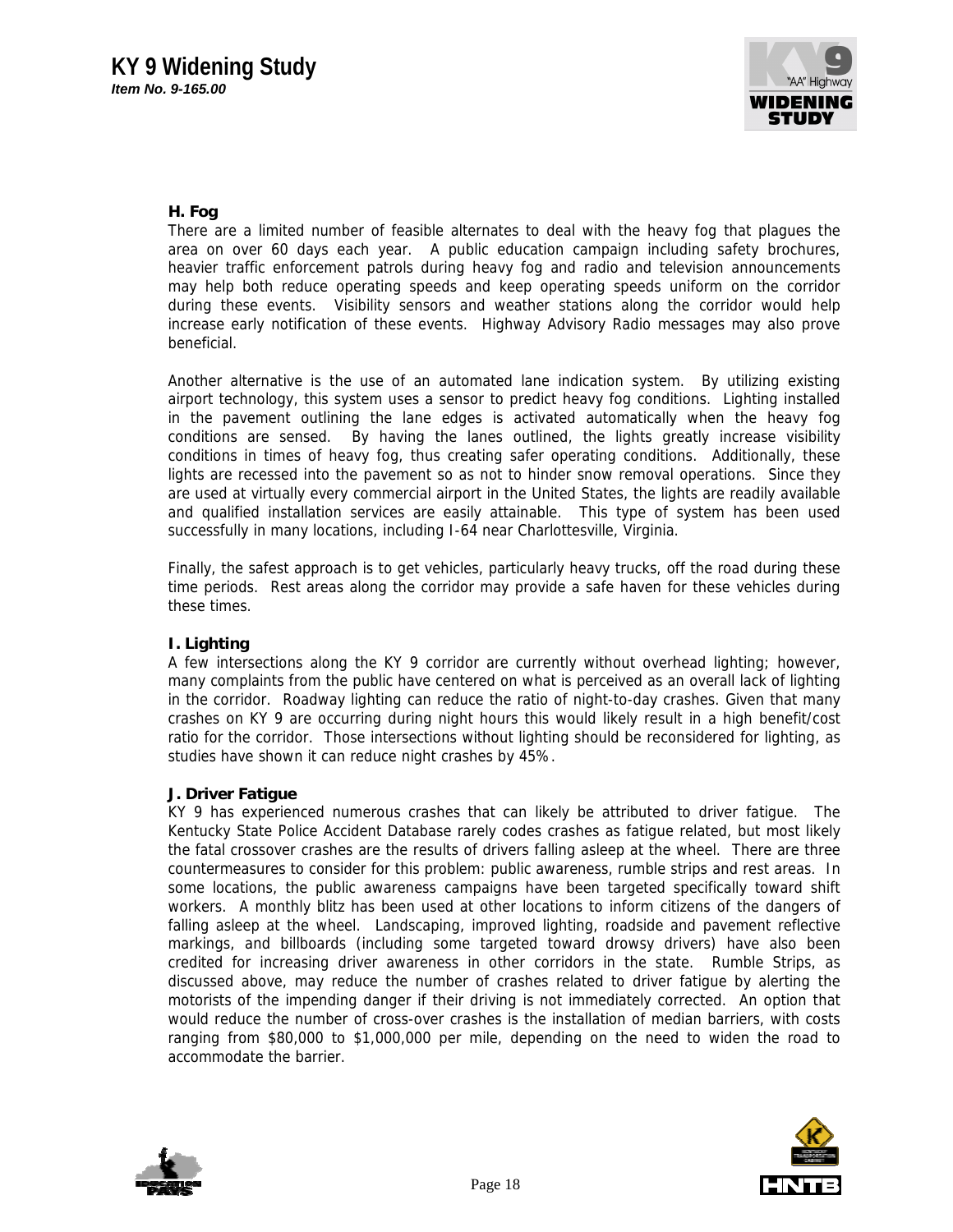

## **K. Truck Traffic**

Currently, a heavy volume of truck traffic is observed on KY 9. Truck traffic may be using KY 9 as an alternate route to avoid safety checks or heavier speed enforcement. Developing weigh stations along the corridor may decrease the volume of truck traffic and increase safety inspections, thereby making the route safer for automobiles.

#### **L. Collisions with Deer**

One of the primary causes of crashes, particularly in the Pendleton County area, is collision with deer. Deer reflectors have proven to work successfully in other parts of the country where white tail deer are problematic to vehicular travel. It is proposed that the Cabinet install deer reflectors throughout the project area. Because deer access to the roadway is prohibited in several areas due to the rolling terrain, the entire corridor would not need to be equipped with the reflectors. At a cost of less than \$8,000 per mile and minimal maintenance needs, the cost/benefit ratio of this alternative could be recovered with a reduction of fewer than 10 crashes over the life of the equipment.

Furthermore, only one deer warning sign exists along the corridor. This is for eastbound traffic just entering Pendleton County. The Cabinet should consider the addition of a similar sign placed for westbound traffic. This would increase driver awareness of the deer problem on the roadway in this area.

#### **M. Intersection Delineation**

Currently, pavement markings on the side of KY 9 are rarely seen at intersections. The white stripe either abruptly stops or curves with the radii of the intersecting road. This prevents drivers, especially in nighttime and fog conditions, from clearly seeing the driving lanes. Skip reflectors should be continued through the intersections to delineate the KY 9 roadway lane from the adjoining road. This will allow motorists to clearly see the driving lanes at all times through the intersection, and allows vehicles approaching the highway to determine the edge of KY 9.

Alternate 2 would only partially meet the project goals for the improvement of KY 9 as determined in this study. These improvements would increase the safety of the roadway by increasing the awareness of the motorists. It would also increase safety by improving the existing sight distances at intersections and during adverse weather conditions with improved lighting. This alternate may also reduce the speed differentials by improving the existing truck climbing lanes to make them more effective. However, this alternate does not address the first project goal: to provide adequate capacity for design year traffic (2025). This alternate received considerable support from the project stakeholders as an interim solution to their needs.

## **6.4 Alternate 3 - Four Lane Facility with Limited Access**

Alternate 3 considers the widening of the roadway throughout the study area with an additional travel lane in both directions. It can be accomplished using either a concrete barrier wall or a depressed grass median. Four (4) 12' lanes and 12' shoulders are utilized with either median option. Access points would be kept to a minimum spacing of 1200'.

With either scenario, the access as provided today for driveways and intersections would be revised for this alternate. Several access points in each County would be either closed or relocated to ensure the 1200' minimum spacing. **Table 6** shows a summary of access points, broken down by county, which are proposed to be either closed or relocated. **Figures 7** and **8** show the locations of the closed/relocated access points.



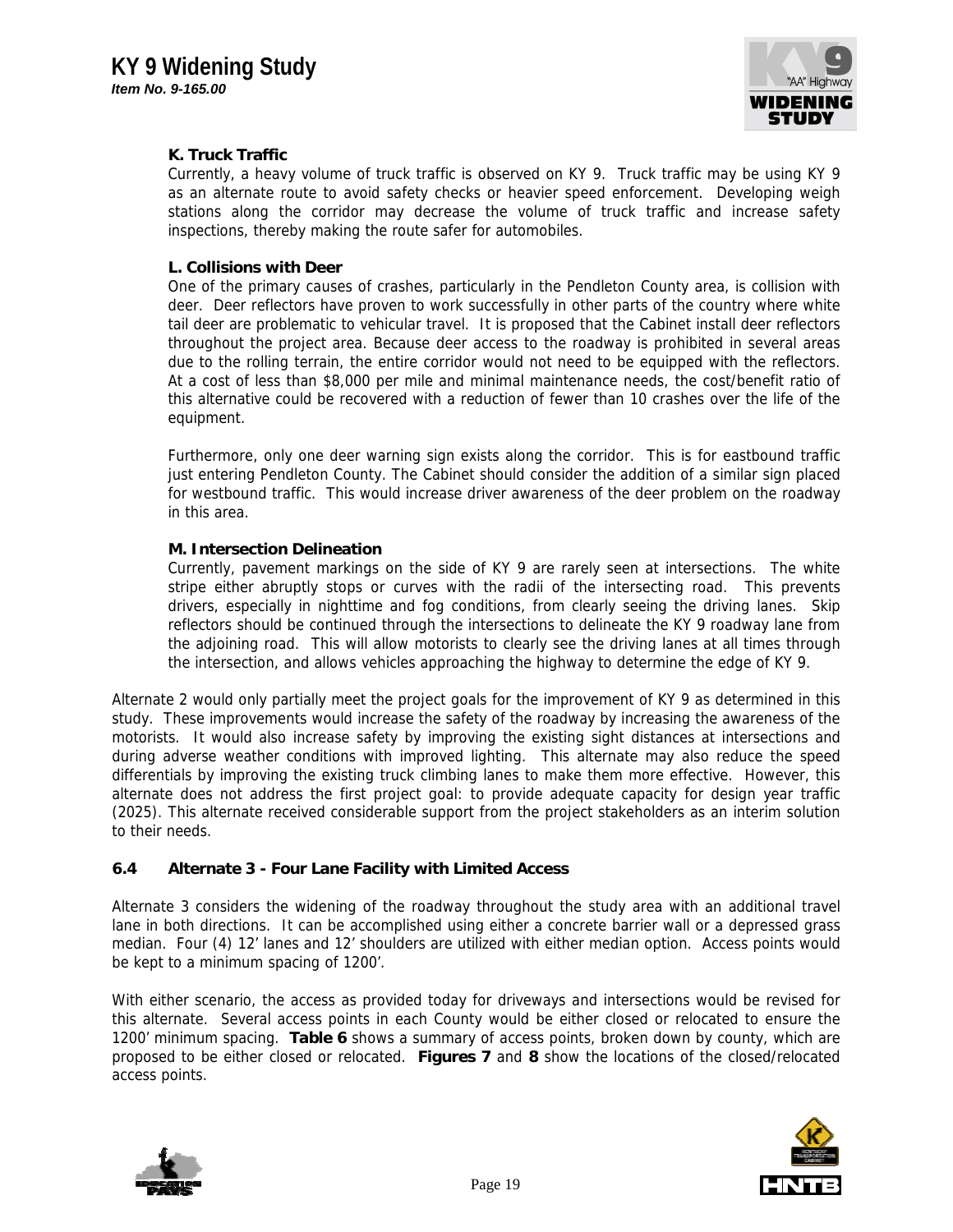

|                                                 | Campbell<br>County | Pendleton<br>County | <b>Bracken</b><br>County | <b>Mason County</b> |
|-------------------------------------------------|--------------------|---------------------|--------------------------|---------------------|
| <b>Closed</b><br><b>Access</b><br><b>Points</b> |                    |                     |                          |                     |
| Relocated<br>II Access<br><b>Points</b>         |                    |                     | 16                       |                     |

## **Table 6: Number of Closed or Relocated Access Points**

To help maintain access to KY 9, frontage roads may be used to link driveways that currently have KY 9 access. The utilization of these frontage roads would maintain consistency of the 1200' minimum spacing of access points to control the locations of incoming/outgoing traffic on KY 9.

Relocation impacts are minor, with approximately 4 residential homes to be relocated. Approximately 295 acres of additional right-of-way would be purchased for this alternate. This alternate has potential impacts to numerous potential cultural historic and archeological resources.

This alternate meets all of the project goals. It will provide adequate capacity for the design year (2025), improve roadway geometrics, and eliminate the sight-distance concerns. Alternate 3 also would reduce the number of crashes along the corridor by improving the intersections with KY 9 and the side roads. Finally, it would reduce the speed differentials created by merging and diverging traffic in truck lanes and intersections. These goals will be accomplished because faster moving traffic would not have to wait for a passing zone or a truck lane to pass the slower moving traffic. Also, merging and diverging traffic at intersections would have a lane to turn into without fear of an impending rear-end collision.

See **Section 6.6 Estimated Costs** for estimated costs of this alternative.



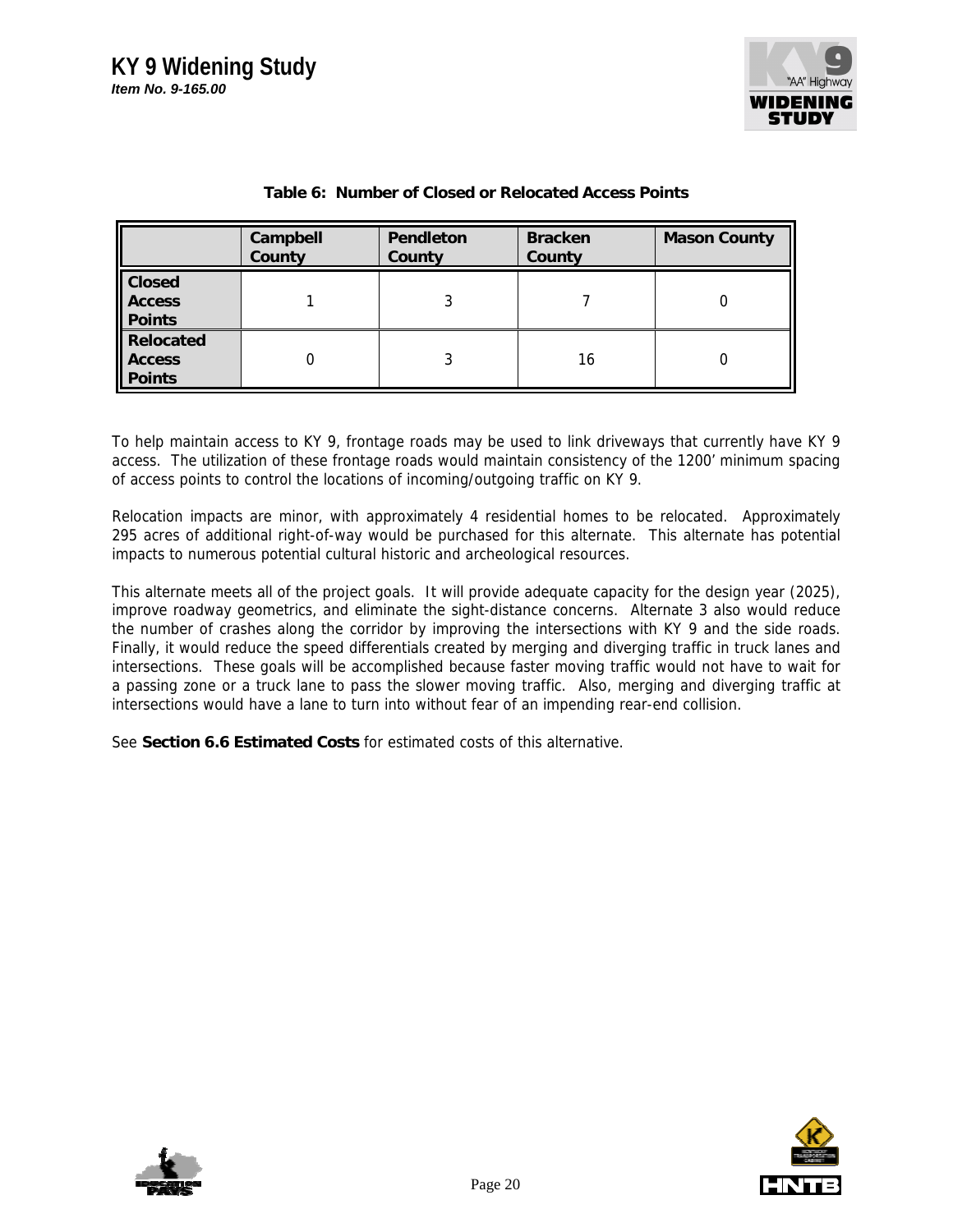





**FIGURE 7 – 4-LANE PARTIALLY CONTROLLED ACCESS EAST-SIDE OF CORRIDOR**

H<br>H<br>H<br>G<br>H<br>G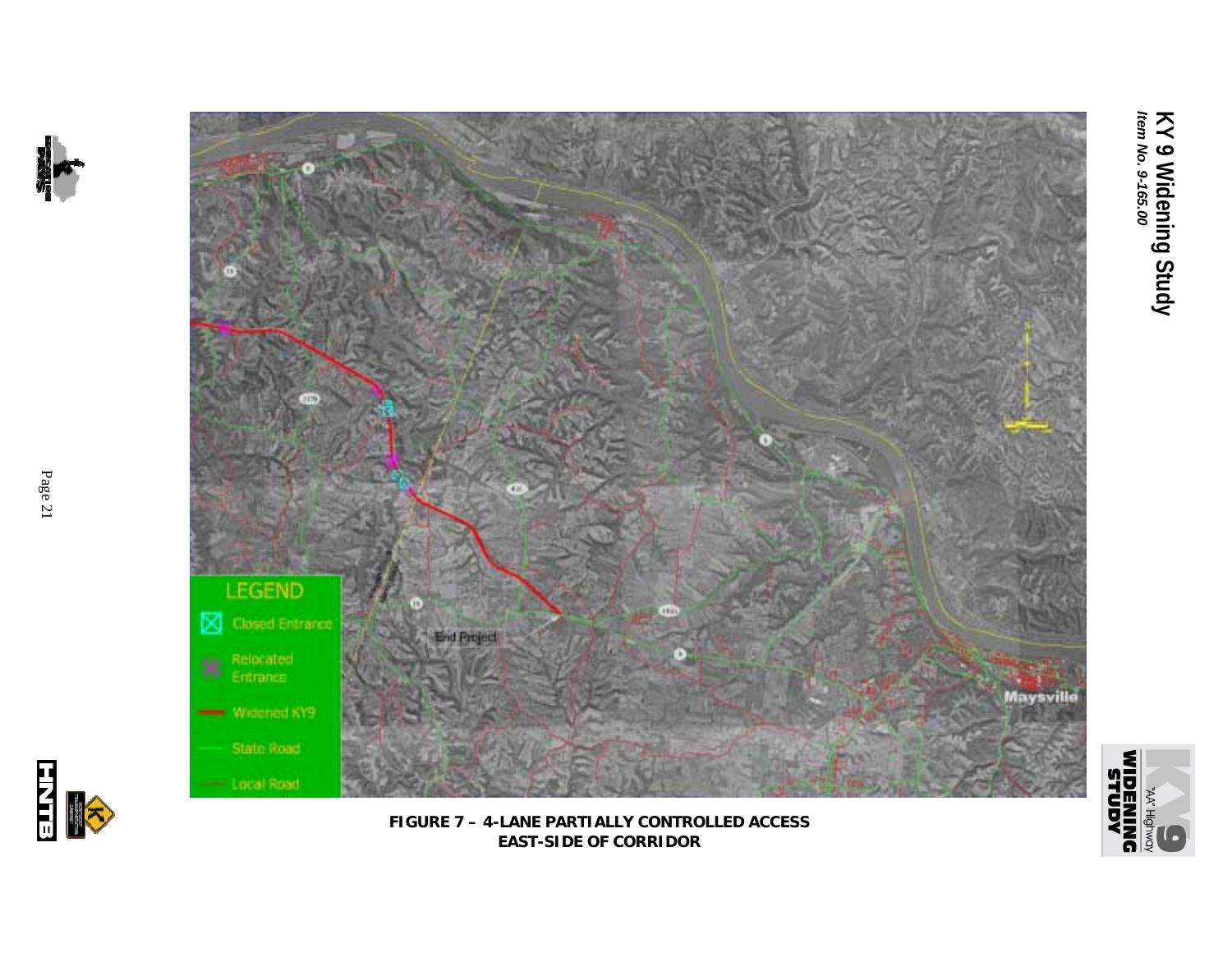



**FIGURE 8 – 4-LANE PARTIALLY CONTROLLED ACCESS WEST-SIDE OF CORRIDOR**

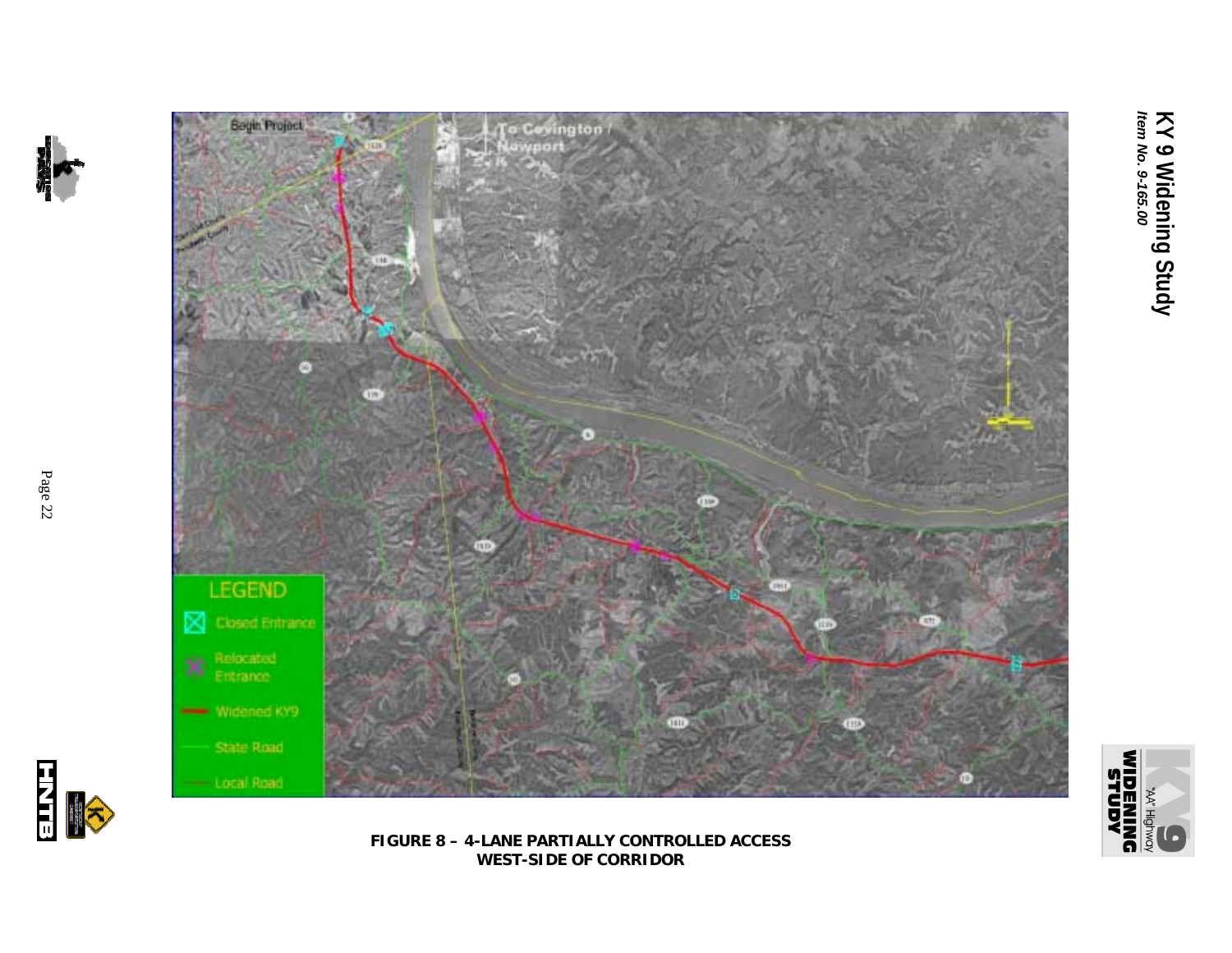# **KY 9 Widening Study**

*Item No. 9-165.00*



## **6.5 Alternate 4 - Four Lane Facility with Fully Controlled Access**

Similar to Alternate 3, Alternate 4 considers widening throughout the corridor. However, unlike Alternate 3, Alternate 4 calls for a fully controlled access highway, or a freeway type facility. The design includes two (2) 12 foot driving lanes in each direction, for a total of four (4) lanes with 12 foot shoulders on each side. In order to reduce the amount of right-of-way width required for this alternate, a 30 foot median with a concrete barrier should be considered. This will provide the safety aspects of a median, without the added right-of-way width required for a 60 foot depressed grass median. This cross section is the same as the concrete barrier wall as described in **Section 6.1 Proposed Geometrics**.

This alternate removes all existing access points to KY 9 and replaces them with either a frontage road or interchange. The figures on the following pages, **Figures 9** and **10,** show the proposed placement of the frontage roads as well as potential interchange locations. For the purposes of this study, simple diamond interchanges were used for estimating costs and impacts. No decision or recommendation has been made in this study phase about the actual geometrics of any future improvements.

Alternate 4 requires approximately 476 acres of additional right-of-way. This amount is much higher than Alternate 3, due to the footprint of the proposed interchanges. This also increases the number of relocation impacts to approximately 95 residences and 1 business, and requires the closure or relocation of approximately 30 driveways/entrances. This alternate has potential impacts to numerous potential cultural historic and archaeological sites.

Like Alternate 3, Alternate 4 meets all the project goals as stated earlier in this report. The design year traffic (2025) capacity would be met and roadway geometrics would be improved, eliminating the sight distance problems and minimizing the high speed differentials. It would also lessen the number of crashes at intersections by eliminating all at-grade intersections with KY 9 except those at the proposed interchange locations.

Although Alternate 4 meets all project goals, it does so at a much higher cost than Alternate 3 (see **Section 6.6 Estimated Costs**). The public reception of this alternate was not as favorable as it was to Alternate 3. The reasons cited for this were the higher costs, the large number of relocations, and limited access. The potential impacts to the area, including relocations, cultural-historic, archaeological and environmental sites, are much higher than Alternate 3.



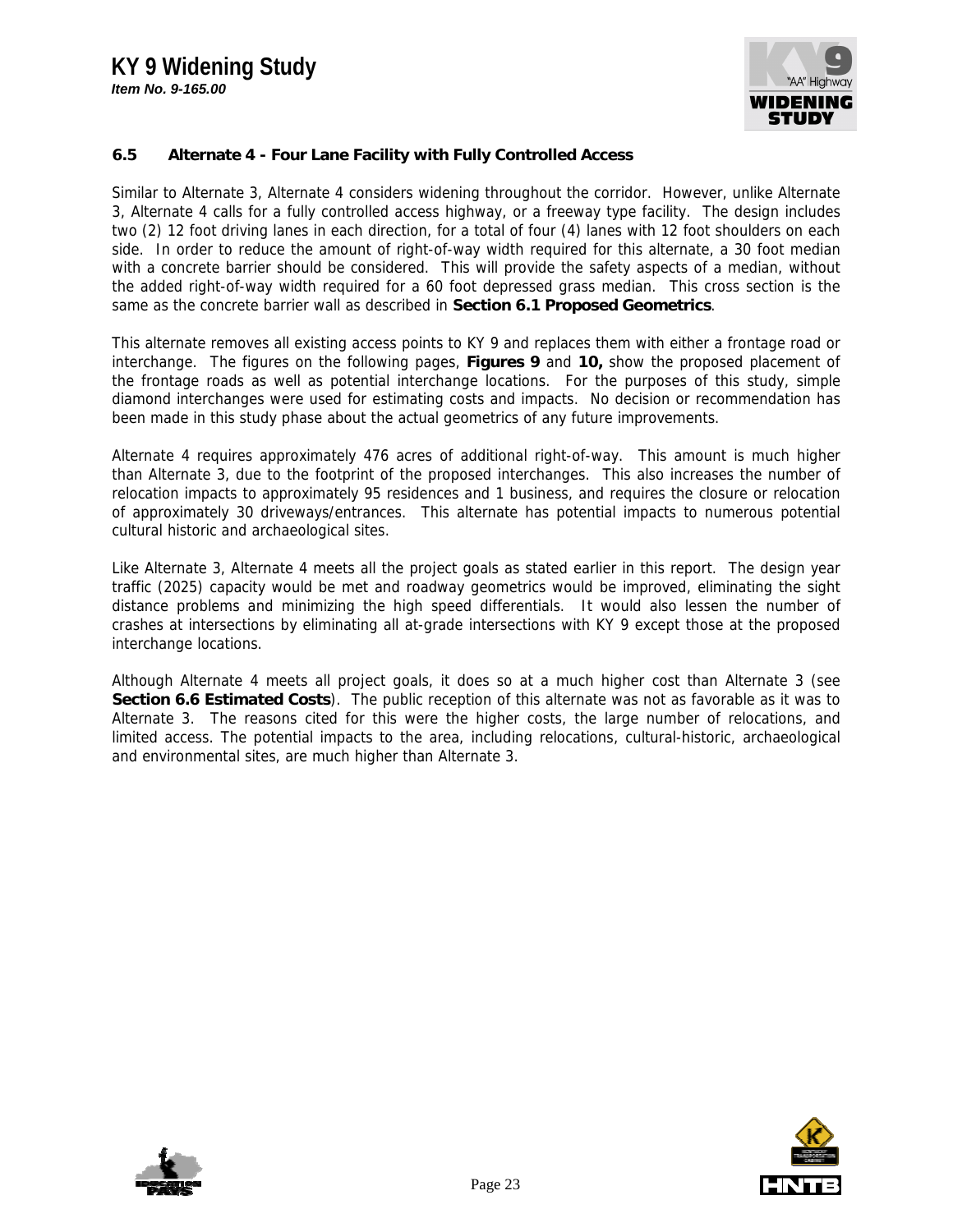



**FIGURE 9 – 4-LANE FULLY CONTROLLED ACCESS EAST-SIDE OF CORRIDOR**

Page 24



**AQNINS**<br>**DNINBENIM**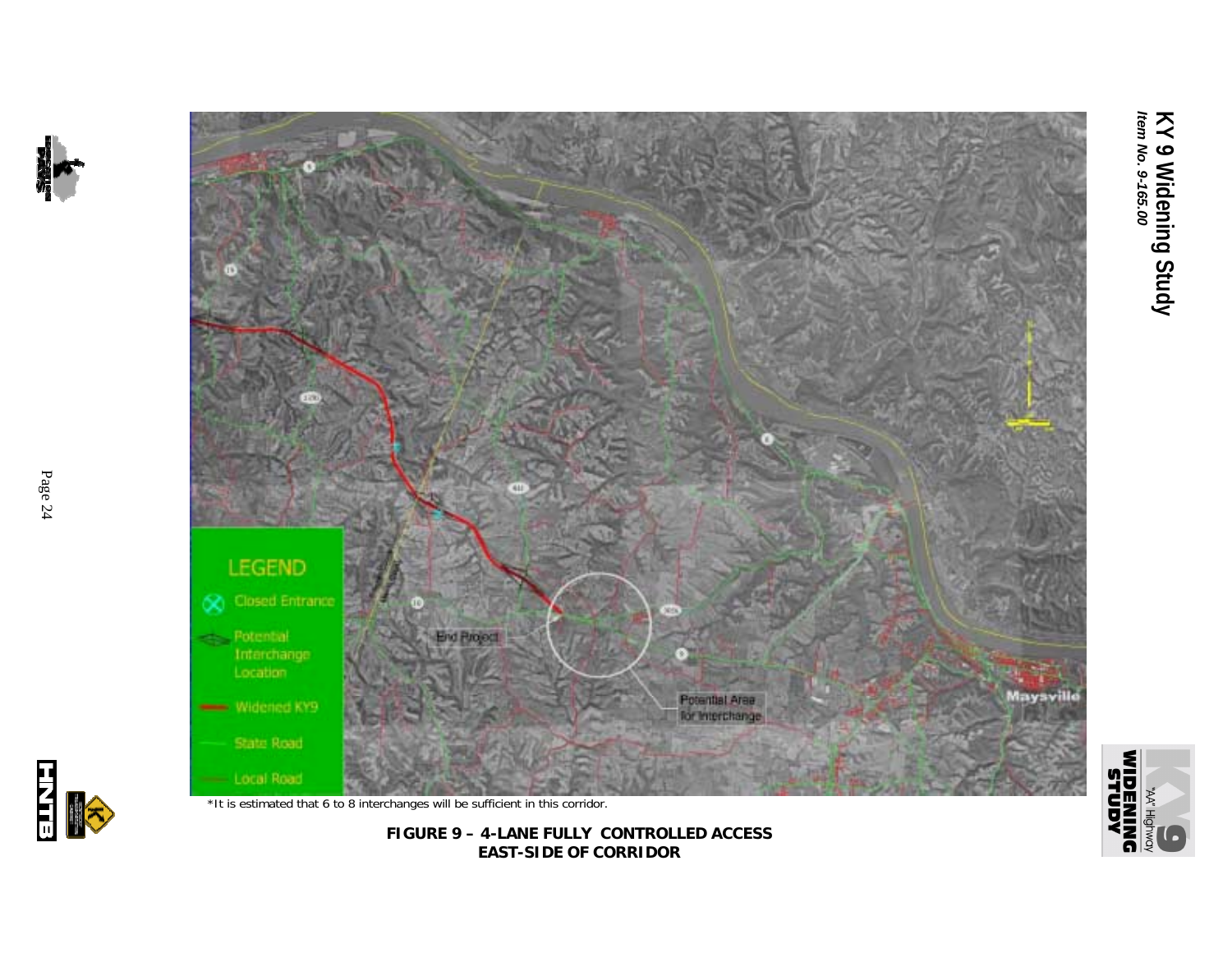



**FIGURE 10 – 4-LANE FULLY CONTROLLED ACCESS WEST-SIDE OF CORRIDOR**